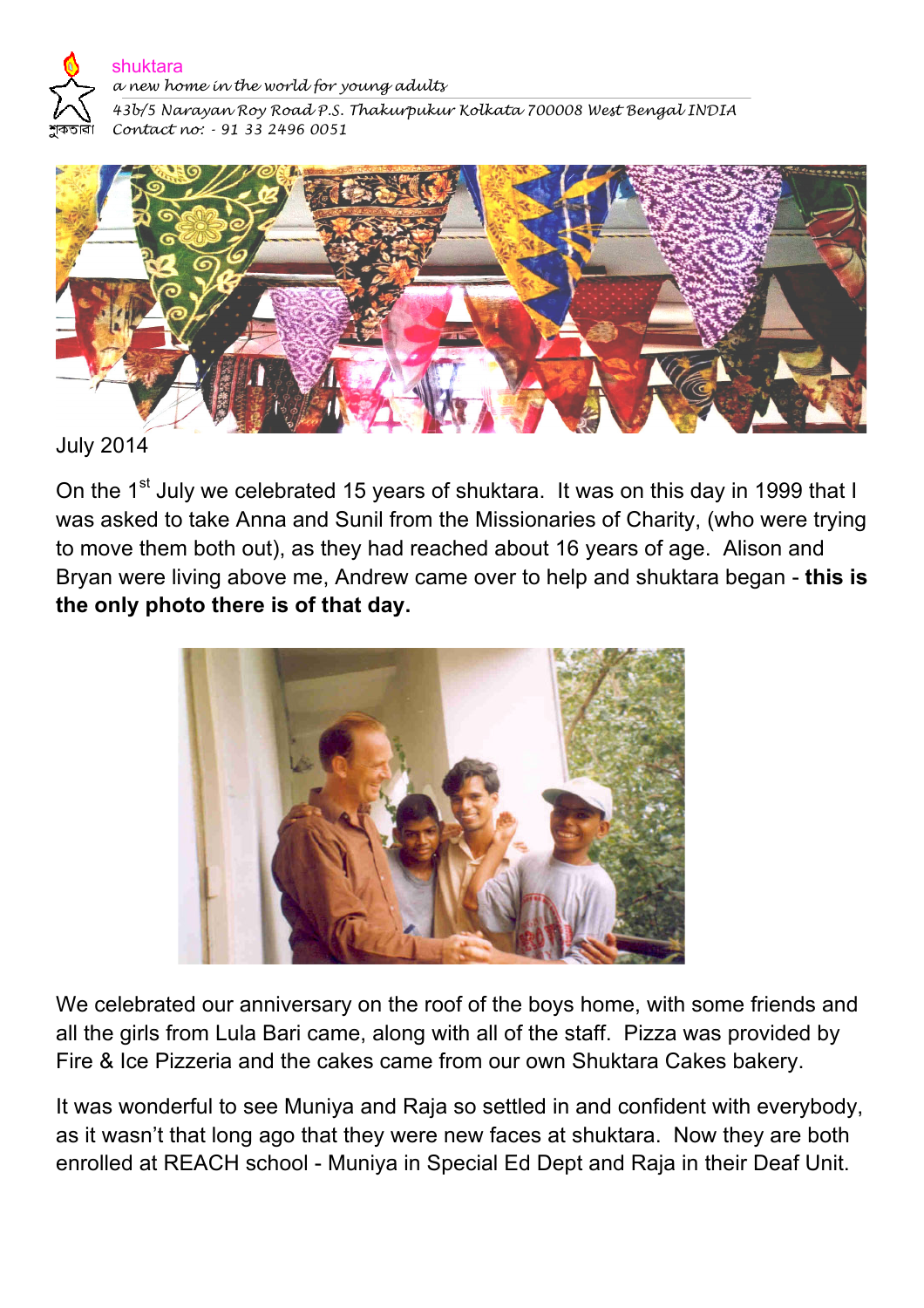

**Our new shuktara family members – Raja Singh & Muniya**

The photo below was taken by Pappu (Chairman of shuktara). Raja Singh finally on his way to school! You can really see the pride in his face and the school tells us he is doing well and enjoying all the studies.



**Raja Singh going to school for the first time in his life**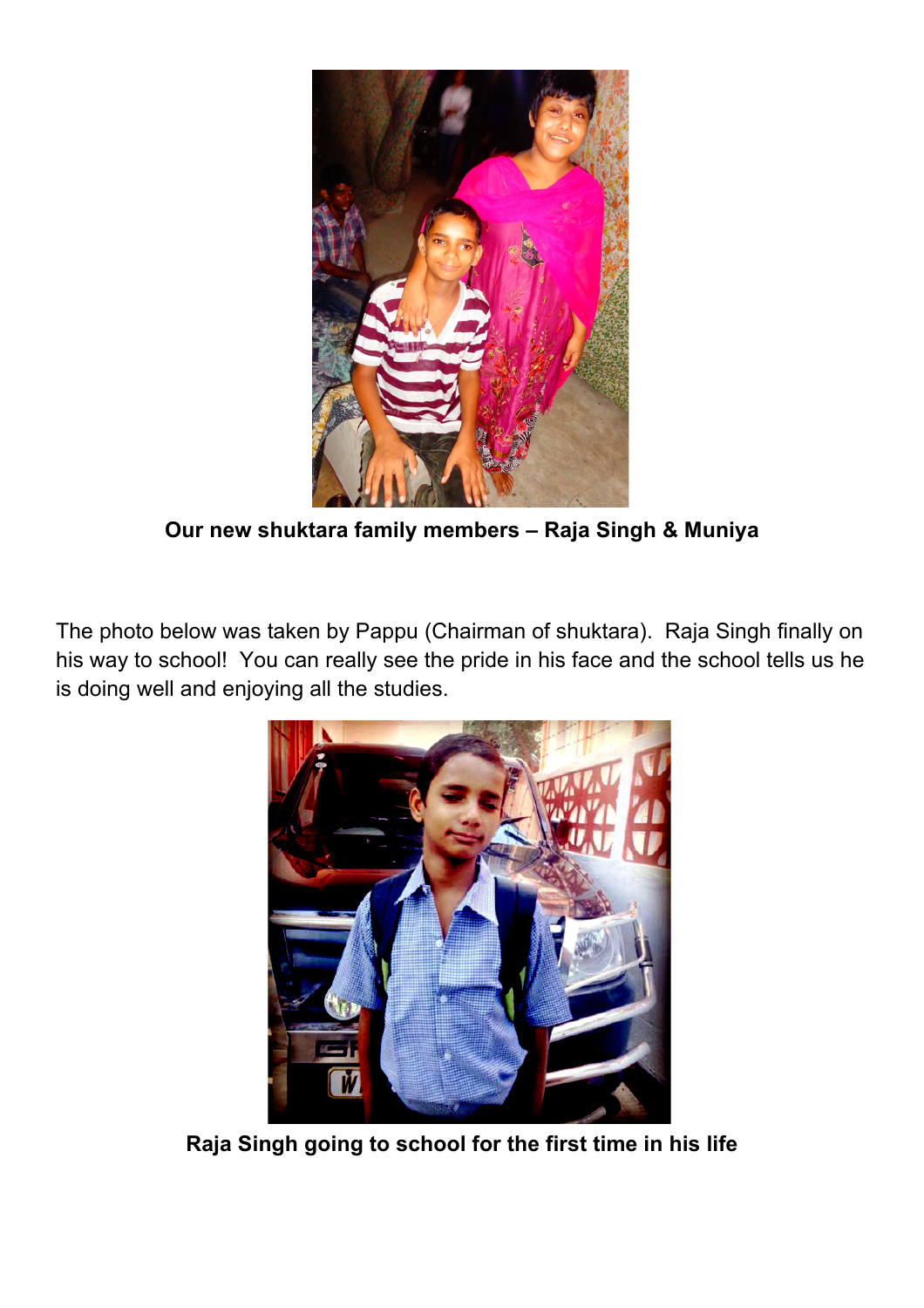On the  $8<sup>th</sup>$  June we held an evening at the 606 Club in Chelsea. Thanks especially to Belinda Carlisle who gave an outstanding acoustic performance with her wonderful band. The evening was hosted by Eve Ferret and Steve Rubie (who played with his band Samara) and the evening began with music from The Dave Plotel Trio. The event raised £3670, plus 10 new standing order commitments amounting to £2400 per annum and a pledge from Opera Tavern (Catherine St, London WC2) to continue supporting our work with an amount of £20,000 a year. There are also people still filling out forms and Gift Aid declarations, which we are waiting for them to return, so the total could still rise.



**Being interviewed by Eve Ferret Belinda Carlisle at the 606** 



On the 10th June just a couple of days after our evening in London, the Rijnlands Lyceum a school in Wassenaar just north of The Hague in Holland organized an auction of art works by pupils and teachers. The amount raised was for two causes; more seating for the pupils in the atrium designed by a 5th year pupil, and also for us. The event was organized by The Art Department and raised just over 3000 euros for shuktara.

Thank you to Kate Royle, Frank Karremans and all the staff, parents and pupils who took part in this event.

In my last newsletter I mentioned about signing up for Give as You Live, which is a website that links in with stores and companies online who will donate to us, all without charging you a penny. Please type this link in and sign up; it only takes a couple of minutes, thank you:

## www.giveasyoulive.com/join/shuktara

It is only supposed to work in the UK, but we have a Japanese supporter, who has signed up and has used it when buying from UK based websites. She entered a competition recently on the Give as You Live website and actually won headphones. Plus £99 will be donated to us.